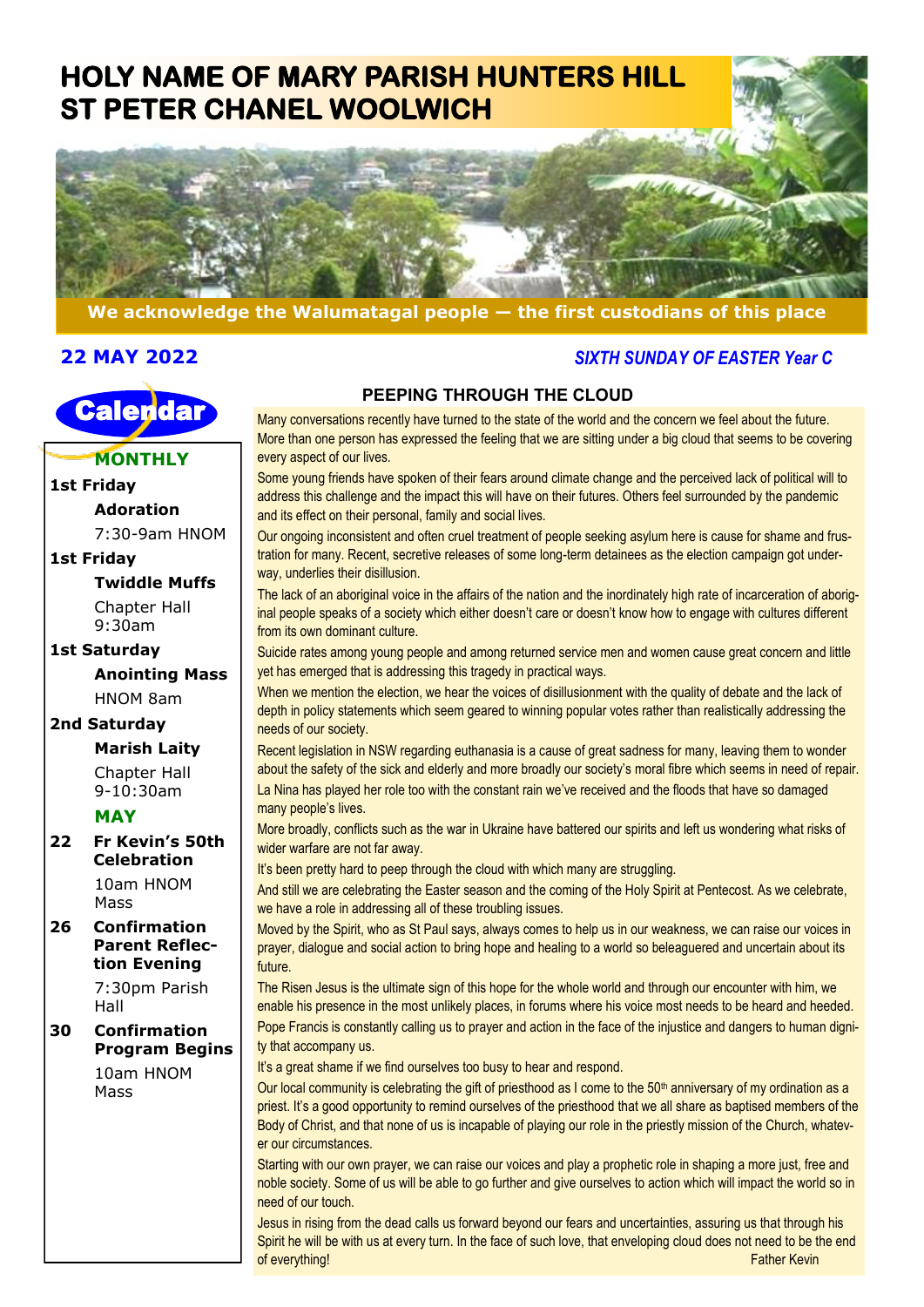#### **Page 2** *SIXTH SUNDAY OF EASTER Year C*

## *What's on? Father Brian*

#### *JUBILEE CELEBRATIONS Let the celebrations begin!*

#### *Father Kevin*

This weekend we are celebrating with Fr Kev to recognise his Golden Jubilee and celebrate the 50<sup>th</sup> anniversary of his ordination.



We, as a Parish would like to say a huge Thank You to Father Kevin for his extraordinary contribution over the past fourteen years, to our community here at Holy Name of Mary and St Peter Chanel. You have been our Parish Priest, our spiritual guide, our mentor, our friend and our resident Geelong supporter!

We are delighted that we can celebrate with you this weekend and we wish you good health, happiness and many years of writing and making music.



There are a series of events organised for *Friday, Saturday and Sunday*. We hope you will be able to join us for one or all of these. *See the table below*.

Event & Venue

Date

In June we also have Fr Brian's Golden Jubilee and will let you know more detail on this closer to the date.

#### *ST VINCENT DE PAUL*

In **June** we will be running our SVDP Winter Appeal the weekend of **25th and 26th June** 

#### *EXTRA CARE WITH COVID*

Can we please remind everyone to be extra vigilant with hand sanitising, mask wearing and wiping the pews after Mass? We also wish that you approach the altar for Communion in single file and social distance.

#### *FIRST AID COURSE*

Rev Michael Armstrong, Rector, Anglican Parish of Hunters Hill has extended an invitation to join with other members of the local community to attend a first aid course. Please see his note.

"...we have arranged an on-site training course for Saturday 4th June from 10am to 1pm in All Saints' Hall – here is the course being offered -

#### [https://www.firstaidcoach.com.a](https://nam12.safelinks.protection.outlook.com/?url=https%3A%2F%2Fwww.firstaidcoach.com.au%2Ffirst-aid-course%2F&data=05%7C01%7C%7C6fb0ef89e16045fadbaa08da2740aaaf%7C84df9e7fe9f640afb435aaaaaaaaaaaa%7C1%7C0%7C637865455963202983%7CUnknown%7CTWFpbGZsb3d8eyJWIjo) [u/first-aid-course/](https://nam12.safelinks.protection.outlook.com/?url=https%3A%2F%2Fwww.firstaidcoach.com.au%2Ffirst-aid-course%2F&data=05%7C01%7C%7C6fb0ef89e16045fadbaa08da2740aaaf%7C84df9e7fe9f640afb435aaaaaaaaaaaa%7C1%7C0%7C637865455963202983%7CUnknown%7CTWFpbGZsb3d8eyJWIjo)

The cost is currently \$110.00pp, but if we have more numbers this cost reduces. Hence my email, as we'd love to open this to your congregations – happy for anyone to be involved, even if seeking to obtain for their work or other need.

There is some online material that needs to be done in advance of the course (they say about an hour or two depending on your technological ability), and then the course on the day is "hands-on".

*We require people to register at least 7 days before the event* 

Time

*with their name, email address and a phone number to our Parish Office*: [office@aphh.com.au.](mailto:office@aphh.com.au) After Registration closes we can confirm the final cost per person and will send a link to each person for payment in advance, and also the online link will be sent for competition prior to the course on the day. Blessings!

Rev Michael Armstrong, Office: +61298172167

#### *MARIST LAITY*

The Marist Laity Group will be having Rosary in the garden of the presbytery **28 Saturday May after 8am mass.**

#### *NEW LAYOUT*

We are making some slight adjustments to the bulletin, by adding the weekend scriptures in full on page 3. We hope you find it helpful.

#### *CATHOLIC WOMEN'S LEAGUE*

We are currently seeking someone who could work 3days/wk at the Polding Centre.

Office Manager, Maternity Leave Position. May 2022 start.

Tuesday-Thursday

To apply please email your resume to [cwlsydney@sydneycatholic.org](mailto:cwlsydney@sydneycatholic.org) *(02) 9307 8383. Office hours are 9am-4pm Tuesday-Thursday*

#### *RETREAT DAY LET THE FIRE FALL*

Jesus, Light of the World Communities are holding a retreat day, Saturday 4 June 2022, 9am - 4.30pm Guest Speakers: Marina George & Ron Maldigri.

Where: St Joseph's Parish Hall, Parker St, Rockdale Bookings essential:

Enquiries: Phone Helen on 0433 455 114 or Ida 0424 267 500

\* Lunch will be served \*

#### **SAINT OF THE WEEK**

#### *Our Lady Help of Christians Australia's Patron Saint May 24th*

*We continue our tribute to Mary in this month of May.*



The Virgin Mary has often been invoked in times of religious strife under the title of Help of Christians. In thanksgiving for the release of Pope Pius VII from captivity in 1814, the feast was established the following year on the anniversary of his restoration.

No priests were sent to the colony of Australia in its early days and Mass was not allowed, except for one brief year, until 1820. It was largely the Rosary that kept the faith alive. Catholic Australia remained faithful to Mary and was the first nation to choose her under the title Help of Christians, as principal Patroness.

The first Australian provincial synod held in Sydney in 1844 placed the Church in Australia under Mary's patronage invoked by the title Help of Christians. The solemn feast is an occasion to seek Mary's help and protection for our Church and nation.

In the Opening Prayer for Our Lady Help of Christians, the Church prays that through Our Lady's intercession God will "grant wisdom to our leaders and integrity to our citizens", so that "under her protection Australia may be granted harmony, justice and peace". *Sources:* 

*2022 Daily Mass Book, Liturgy Brisbane, pg399* 

*Busselton Catholic Parish [https://www.sjparish.org.au/post/may-24](https://www.sjparish.org.au/post/may-24-our-lady-mary-help-of-christians) [our-lady-mary-help-of-christians](https://www.sjparish.org.au/post/may-24-our-lady-mary-help-of-christians)*



Child sexual abuse is a crime. The appropriate people to deal with crimes are the police. If you, or anyone you know, have been abused, please contact the police. Alternatively, you can contact the Safeguarding and Ministerial Integrity Office at **(02) 9390 5810** or **[safeguarding](mailto:safeguardingenquiries@sydneycatholic.org)[enquiries@sydneycatholic.org](mailto:safeguardingenquiries@sydneycatholic.org)**. You may also want to speak to your Parish Priest who will be able to provide support and guidance. The Archdiocese has a legal obligation to report crimes to the police.

| Frid 20 <sup>th</sup> May | Celebration Liturgy for parents, students and<br>teachers at Villa Maria School. | 9am           |
|---------------------------|----------------------------------------------------------------------------------|---------------|
| Sat 21 <sup>st</sup> May  | Say G'day to Fr Kev in the Garden of the<br>parish house                         | $11am - 1pm.$ |
| Sun 22 <sup>nd</sup> May  | Mass & morning tea at HNOM parish church<br>[or parish hall if raining]          | 10am onwards  |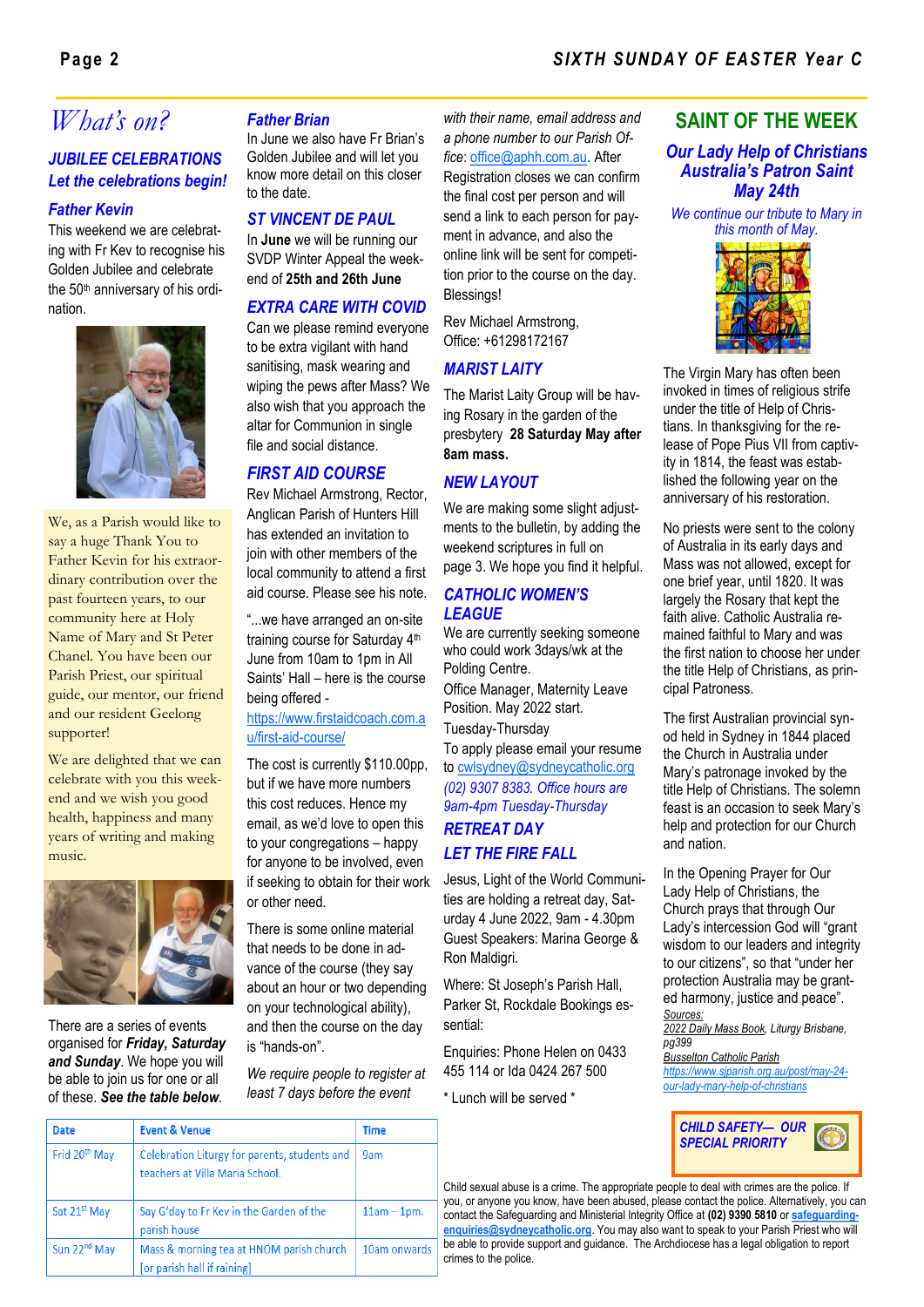#### **BAPTISMS:**

Congratulations and a very warm welcome to Seirsha Cadd, Percy Clark, Bode Roberts, Olivia El-Hachem, Audrey Alice, Valentino and Vincenza Puglia, Grace James, Arielle Beaumont, Mia George and Arabella Traill who will be baptised into our Christian community this weekend.

#### **Page 3** *SIXTH SUNDAY OF EASTER Year C*

### *Pray for... PRAYER ZONE*

**WELCOME**<br>Please pray for all those who are sick or in special need in our community:

**Leonie Hardman, Michael Foley, Kathleen Dolahenty, Janet Muscat, Andrew Gullotta, Suzanne Traill, Jill Caldwell, Valerie Grant, Catherine Keating, Carmel Walsh, Michelle Makin, Patrick Dowling, Colleen Hussin, and Mary Mann.**

### *May They Rest in Peace*

Last week we prayed for a little girl who was gravely ill, sadly little **Amelie Gutierrez**, passed away on Wednesday. We pray for her and her family at this very difficult time.

We also pray for Fr Paul Pearce and his family as they say goodbye to Fr Paul's father, **Ken Pearce**, who passed away last weekend.

## *This Week… SCRIPTURE ZONE*

*https://bible.usccb.org/bible/readings/121921.cfm*

#### *First Reading Acts 15:1–2, 22–29*

Some men came down from Judaea and taught the brothers, 'Unless you have yourselves circumcised in the tradition of Moses you cannot be saved.' This led to disagreement, and after Paul and Barnabas had a long argument with these men it was arranged that Paul and Barnabas and others of the church should go up to Jerusalem and discuss the problem with the apostles and elders.

Then the apostles and elders decided to choose delegates to send to Antioch with Paul and Barnabas; the whole church concurred with this. They chose Judas known as Barsabbas and Silas, both leading men in the brotherhood, and gave them this letter to take with them:

'The apostles and elders, your brothers, send greetings to the brothers of pagan birth in Antioch, Syria and Cilicia. We hear that some of our members have disturbed you with their demands and have unsettled your minds. They acted without any authority from us, and so we have decided unanimously to elect delegates and to send them to you with Barnabas and Paul, men we highly respect who have dedicated their lives to the name of our Lord Jesus Christ. Accordingly we are sending you

Judas and Silas, who will confirm by word of mouth what we have written in this letter. It has been decided by the Holy Spirit and by ourselves not to saddle you with any burden beyond these essentials: you are to abstain from food sacrificed to idols, from blood, from the meat of strangled animals and from fornication. Avoid these, and you will do what is right. Farewell.' *Response*

#### *Ps 66:2–3, 5–6, 8 R. O God, let all the nations praise you!*

O God, be gracious and bless us and let your face shed its light upon us.

So will your ways be known upon earth

and all nations learn your saving help. **R.**

Let the nations be glad and exult for you rule the world with justice.

With fairness you rule the peoples,

you guide the nations on earth. **R.**

Let the peoples praise you, O God;

let all the peoples praise you. May God still give us his blessing

till the ends of the earth revere him. **R.**

# *Apoclypse 21:10–14, 22–23*

In the spirit, the angel took me to the top of an enormous high mountain and showed me Jerusalem, the holy city, coming down from God out of heaven. It had all the radiant glory of God and glittered like some precious jewel or crystal-clear diamond. The walls of it were of a great height, and had twelve gates; at each of the twelve gates there was an angel, and over the gates were written the names of the twelve tribes of Israel; on the east there were three gates, on the north three gates, on the south three gates, and on the west three gates. The city walls stood on twelve foundation stones, each one of which bore the name of one of the twelve apostles of the Lamb. I saw that there was no temple in the city since the Lord God Almighty and the Lamb were themselves the temple, and the city did not need the sun or the moon for light, since it was lit by the radiant glory of God and the

Lamb was a lighted torch for it.

All who love me will keep my words, and my Father will love them and we will come to them.

*Gospel Acclamation* Alleluia, alleluia!

Alleluia!

#### *Gospel John 14:23–29* Jesus said to his disciples:

'If anyone loves me he will keep my word, and my Father will love him, and we shall come to him and make our home with him. Those who do not love me do not keep my words. And my word is not my own; it is the word of the one who sent me. I have said these things to you while still with you; but the Advocate, the Holy Spirit, whom the Father will send in my name, will teach you everything and remind you of all I have said to you. Peace I bequeath to you, my own peace I give you, a peace the world cannot give, this is my gift to you. Do not let your hearts be troubled or afraid. You heard me say: I am going away, and shall return. If you loved me you would have been glad to know that I am going to the Father, for the Father is greater than I. I have told you this now, before it happens,

so that when it does happen you may believe.'

#### *Villa Maria Primary School* Principal:

Mrs. Hannah Schneider Mark Street, Hunters Hill, NSW 2110 Ph: +61 2 9879 6100 www.vmhuntershill.catholic.edu.au

#### *Marist Sisters' College*

Principal: Dr Anne Ireland Woolwich Rd, Woolwich NSW 2110 Ph: +61 2 9816 2041 [www.mscw.nsw.edu.au](http://www.mscw.nsw.edu.au)

*Next Week: First Reading : Acts 1:1-11 Second Reading : Ephesians 1:17-23 Gospel Reading : Luke 24:46-53*

# *Second Reading*